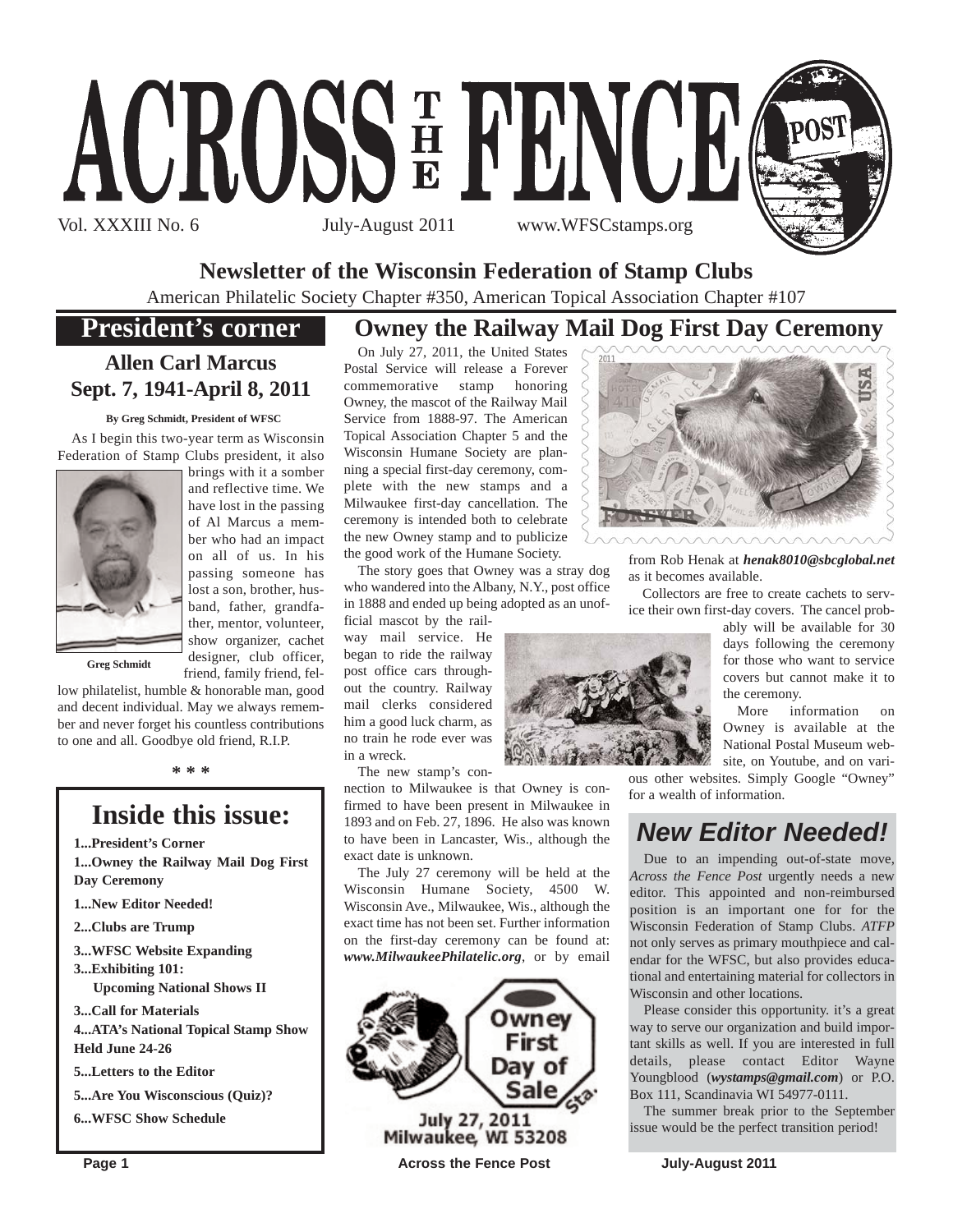## **Clubs are Trump**

#### **By Maurice D. Wozniak**

Creation of a souvenir envelope to commemorate a local event can be a satisfying and enjoyable project for a stamp club. At a meeting of the **Northwoods Philatelic Society**, Iron Mountain, Mich., this summer, members considered two anniversaries - the 120th anniversary of Dickinson County (Mich.) this year and the 175th anniversary of Michigan statehood in 2012. The club leaned toward the statewide event.

But a local event generated more interest, and the club moved ahead to prepare an illustrated cover for the relocation of the Spring Lake Animal Shelter to a new facility this fall.

The plan was to use the popular Adopt a Shelter Pet stamps on a cacheted envelope, which the club could prepare for about 50c each and sell for \$2, with proceeds going to help support the shelter.

"Forever" stamps make the selection of an appropriate stamp a bit easier than before for a project like this.

Other clubs, notably the **Milwaukee Philatelic Society**, regularly produce souvenir covers for sale to the public. Besides being fun,

## *Remember...*

**Please support** *ATFP* **advertisers. They keep** *your* **newsletter healthy. Tell 'em you saw it in ATFP!**

such a project can modestly enhance a club's treasury or benefit a worthwhile cause.

## *\* \* \**

### **Program ideas**

A member of the **Badger Stamp Club**, Madison, gave a talk on topical collecting to the **Janesville Junior Stamp Club** at a recent meeting. Sharon Whitney showed examples and gave each child packets of topical stamps to help get their collections started.

Two members of **American Topical Association Chapter 5**, Waukesha, presented a program on Philippine stamps and included a photocopy of Franklin D. Roosevelt's Philippines collection as a handout.

At the meeting of the **ATA Chapter 5 Youth Club**, young members had an immersion on Owney, the "mail dog," whose life is being celebrated with a stamp issue in July. First, a book on Owney was read, then family members who have taken a stuffed "Owney" on overseas trips recounted his travels to the Far East. Young members of the club can take the animal on summer travels and keep a scrapbook of photos and other memorabilia.

Advertising covers (envelopes that bear commercial notices of products or services offered by mailers) comprised a show-and-tell program at the **Kettle Moraine Coin and Stamp Club**, West Bend.

Members of the **Waukesha County Philatelic Society** shared stories of the club's "Treasure Discovered!" meeting, telling how they found a valuable (to them) item buried in an album or junk box.

### *\* \* \** **What others are doing**

Tom Pleyte moved up the ladder to become president of the **Northwoods Philatelic Society**, Iron Mountain, Mich. Milt Wirth was elected vice president and Mark Pleyte and Jim Stearns continue as treasurer and secretary, respectively.

The **Green Bay Philatelic Society** re-elected its slate of officers: Clete Delvaux, president; Darryl Rupprecht, vice president; Ray Perry, secretary; and Kirk Becker, treasurer.

Alex Gill and Grace Zinkgraf, youth members of **American Topical Association Chapter 5**, Waukesha, were winners in the **Texas Philatelic Association**'s annual holiday stamp design contest. Alex has won first place in his age group several times over the past several years.

Taking a cue from a report at the annual meeting of the Wisconsin Federation of Stamp Clubs, the **Kettle Moraine Coin and Stamp Club**, West Bend, offered some popular Wisconsin tourist sites for consideration as possible subjects for future United States stamps, including Holy Hill, Old World Wisconsin, Wisconsin Dells and Door County. The club sent its suggestions to the Stamp Suggestion Committee chairman.

#### *\* \* \**

*Information for Clubs Are Trump is gathered from club newsletters. Please send them to Maurice D. Wozniak, 1010 Berlin St., Waupaca WI 54981.*

## **Wisconsin Federation of Stamp Clubs officers** *Across the Fence Post* is the official publication of stamp Clubs, Inc., a

#### PRESIDENT Maurice D. Wozniak

1010 Berlin St. Waupaca WI 54981 715-258-2025 mwoz@live.com

## VICE PRESIDENT

## Jim Stollenwerk

1020 Hazelwood Court West Bend WI 53095 Home: 262-306-0829 Cell: 262-305-1483 jsastollen@charter.net

#### **SECRETARY**

Ken Grant kgrant@uwc.edu

### TREASURER

Allen E. Vick 2090 River Estate Lane Stoughton WI 53589 Norskelodge@aol.com

#### VP YOUTH DIVISION MaryAnn Bowman

P.O. Box 1451 Waukesha WI 53187

#### NE REGION VP Vacant (due to death of Al Marcus)

Green Bay Phil. Soc. Northwoods Phil. Soc. (Iron Mountain) Outagamie Phil. Soc. Wisc. Postal Hist. Soc.

#### EAST CENT. REGION VP Vern Witt

Fond du Lac Stamp Club Kettle Moraine Coin & Stamp Club Manitowoc Phil. Soc. Oshkosh Phil. Soc. Sheboygan Stamp Club

## Valerie Cook

Monroe Stamp & Postcard Club

#### SOUTH CENTRAL REGION VP Art Schmitz

pescador@milwpc.com Waukesha County Phil. Soc.

### SE REGION VP Art Schmitz

pescador@milwpc.com Am. Top. Assn. (Chap. 5) North Shore Phil. Soc. (Milw.) Northwestern Mutual Stamp Club Polish American Stamp Club Wauwatosa Phil. Soc. American Air Mail Soc. (Billy

Mitchell Chapter)

Germany Phil. Soc. (Chap. 18) Italian American Stamp Club Milwaukee Phil. Soc.

#### CENTRAL REGION VP Mike Lenard

mjlenard@aol.com Central Wisc. Stamp Club Chippewa Valley Stamp Club Lakeland Stamp & Coin Club Wisconsin Valley Phil. Soc.

the Wisconsin Federation of Stamp Clubs, Inc., a 501c3 non-profit organization. WFSC also is a life member of the APS (since 1953). For more information about WFSC, please contact the Central Office.

AFTP is published monthly September through April, and every other month May through August (10 issues per year). News of Wisconsin collectors, club news and gratis original philatelic features are welcomed. The editor accepts submissions in any format, but prefers email if possible. Editor reserves the right to make editorial changes to submitted copy.

Material appearing in AFTP not carrying an individual copyright notice may be reproduced only by not-for-profit organizations, provided the author(s) and AFTP receive credit or attribution. All materials carrying an individual copyright notice are the sole property of the author(s).

Unless explicitly stated by an officer in conjunction with official WFSC business, opinions expressed by the editor or individual authors are not necessarily endorsed by the WFSC.

Submission deadlines for editorial and avertising materials are for the 1st of the month preceding month of publication (i.e. Jan. 1 for Feb. issue).

All show calendar information and all other editorial matter and listings, should be sent to: Wayne L. Youngblood, Editor ATFP, P.O. Box 111, Scandinavia WI 54977-0111. (wystamps@gmail.com) phone: 715-467-4416.

Advertising material and payment should be sent to Dave Carney, Advertising Manager, AFTP, P.O. Box 55, Kimberly, WI 54136-0055. (dcarneyl@new.rr.com) phone: 920-687-9077. For a complete list of advertising rates and policies (display, classified and listings), request a copy from the advertising manager.

SW REGION VP

Badger Stamp Club Baraboo Stamp Club Janesville Stamp Club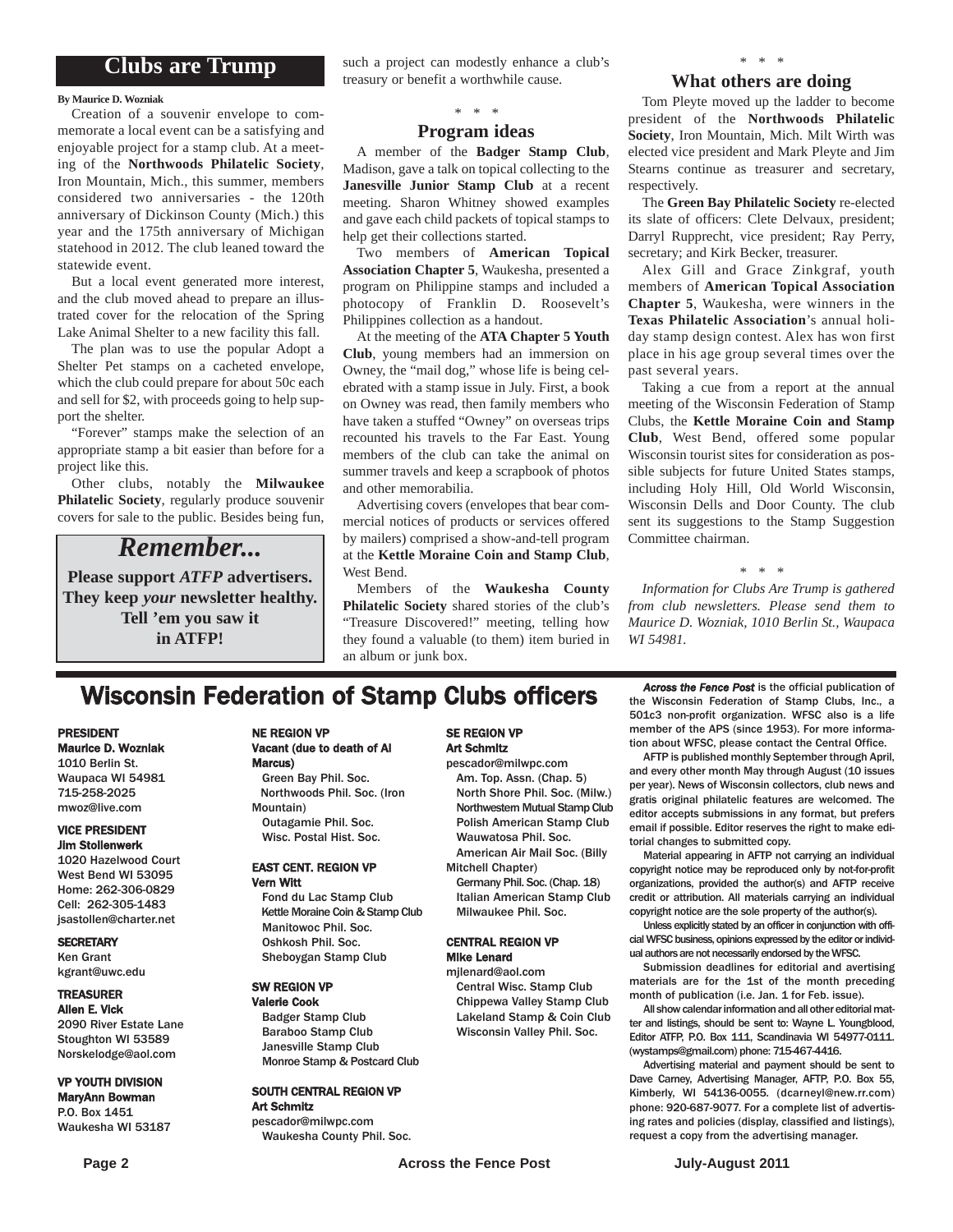# *WFSC Website Expanding*

### **Steve Kluskens, WFSC Webmaster**

The primary purpose of the Wisconsin Federation of Stamp Clubs internet website (**wfscstamps.org**, *wisconsinstamps.org*) is to bring collectors and prospective collectors to clubs. That's why visitors to the site are greeted with a large map of Wisconsin showing where each club is located.

This spring, however, the site has expanded in two directions, inward and outward. Outwardly, a new page of links has been added, connecting the site to other philatelic organizations. The website has long had a dealers page, whose rank among the most-visited pages on the site varies annually between third and fourth. In fact, if you search for "Wisconsin stamp dealers" using Google, the most popular search engine, the WFSC site ranks second.

The dealers page is a service for dealer-members of the WFSC, and is complemented by an advertisers' page for non-members. The new links page is specifically for non-profit philatelic organizations, whether regional, national or local. The page has been a long time coming, due to the daunting number of philatelic groups. Right now there is just a start of a list on the links page; please send any suggestions you have to *webmaster@wfscstamps.org*. The inward expansion of the website is within the growing realm of the Wisconsin Postal History Society (WPHS). WPHS is a statewide club that meets annually at Wiscopex, and occasionally at other shows. Under Darren Mueller's guidance, the society has begun using the WFSC website as a virtual clubhouse, bridging the distance between WPHS's far-flung members. At the core is an online forum, where members converse much as if they were in the same room. Additionally, the society's archive of past bulletins and publications are stored and linked within the forum. The forum and archive are protected for WPHS members' use by a password. Though not quite as impressive as a sliding peephole and a burly doorman, the password keeps out the spammers, spiders and trolls that often plague more open online forums.

For more information about the Wisconsin Postal History Society, contact William Robinson, Box 12492, Green Bay, WI 54307- 2492, or *wbrob@hotmail.com*. If you have questions about – or updates for – the WFSC website, please contact Steve Kluskens, 1370 Canton Av, Milton MA 02186, or by email at: *webmaster@wfscstamps.org*.

## *Exhibiting 101: Upcoming National Shows II*

#### **Robert R. Henak**

I hope that everyone was able to take advantage of everything that the National Topical Stamp Show in Brookfield had to offer in June. A focused show such as the NTSS provides a rare opportunity to totally immerse oneself in a particular area of philately, in this case topical/thematic collecting and exhibiting.

The American First Day Cover Society's Americover 2011 provides a similar opportunity to focus on collecting and exhibiting firstday covers (FDCs) and illustrated mail. Americover will be held Aug. 5-7, 2011, at the Wyndham West Indianapolis Hotel, 2544 Executive Dr., Indianapolis, Ind.

Like Milcopex and NTSS, Americover is a national-level, World Series of Philately show. As such, it will have at least 125 frames of competitive, multiframe exhibits – again, with the primary focus on FDCs. The grand award winner will be eligible to compete in the American Philatelic Society's Champion of Champions competition at Stampshow 2012.

## *Across the Fence Post* **Ad Rates (revised 1/06)**

| <b>Type Size</b>                                             | Commercial | Club    |
|--------------------------------------------------------------|------------|---------|
|                                                              | Rate       | Rate    |
| A Full page $(7\frac{1}{4}x)(9\frac{1}{2}x)$                 | \$42.00    | \$33.75 |
| B Half page $(7\frac{1}{4} \times 4\frac{3}{4})$             | \$26.25    | \$21.00 |
| C Large $\frac{1}{4}$ page $(4 \frac{3}{4} x)^{1} (x^2)^{1}$ | \$20.50    | \$16.50 |
| D Medium $\frac{1}{4}$ page                                  | \$14.75    | \$11.75 |
| $(4\frac{3}{4}$ " x 3 $\frac{3}{4}$ ")                       |            |         |
| E $1/8$ page $(2\frac{1}{4}$ " x $3\frac{3}{4}$ ")           | \$7.50     | \$6.00  |
| F Econo Ad $(2\frac{1}{4}$ " x $2\frac{3}{4}$ ")             | \$3.75     | \$3.00  |
| G Reduced Business Card                                      | \$2.75     | \$2.25  |
| $(2\frac{1}{4}$ " x $1\frac{1}{4}$ ")                        |            |         |
| H Back page $(7\frac{1}{4}$ " x 9 ½")                        | \$57.75    | N/A     |
|                                                              |            |         |
|                                                              |            |         |

*Please make checks payable to: W.F.S.C.*

Outside of Americover, few shows have more than a couple of FDC exhibits. Americover, therefore, is the place to go if you want to compare FDC exhibiting styles and learn how to put together such an exhibit. For more information on Americover 2011, see *www.afdcs.org/americover/americover.html*.

Another special opportunity within driving distance in the next few months is the APS Stampshow 2011, Aug. 11-14, 2011, at the Greater Columbus Convention Center, 400 North High St., Columbus, Ohio. Stampshow is the annual convention and exhibition of the American Philatelic Society, and is the largest annual stampshow in the United States. Stampshow provides by far the greatest learning opportunities for prospective exhibitors. While a show like Milcopex or NTSS usually has around 150 frames of competitive exhibits to study and enjoy, Stampshow can have three or four times that many. Stampshow also will have meetings of many different philatelic societies and study groups and one of the largest bourses you will see in the United States.

You can find more information on Stampshow 2011 at the following APS website: *www.stamps.org/stampshow/index.htm*.

Of course, it also is time to get your applications in to exhibit at Milcopex, Sept. 16-18, 2011. As I noted previously, Milcopex is Wisconsin's own national-level stamp exhibition. Accordingly, competitive exhibits entered in the national-level classes are judged by APS standards and qualify for Milcopex medals and national-level awards. The grand award winner qualifies to compete in the APS Champion of Champion competition at Stampshow 2012.

Applications to exhibit competitively in the national classes at Milcopex are available at *www.MilwaukeePhilatelic.org/Milcopex/Milc opex.html*, and should be submitted by July 15, 2011, although later entries will be accepted if frame space allows.

However, Milcopex also encourages newer exhibitors and competitive exhibits with a local-class subject to less restrictive local judging standards and judged by Wisconsin Federation of Stamp Clubs-accredited judges. This is a great way to try out exhibiting or to test a new type of presentation without being bound by national-level APS standards. As in any local Wisconsin exhibition, locally judged competitive exhibits compete for First, Second and Third place ribbons, and one exhibit will be awarded the Milcopex Local Best in Show.

Finally, Milcopex offers the opportunity to exhibit non-competitively for those who wish to share their material and love for philately but do not want their efforts to be judged. Noncompetitive exhibits can be four or eight pages long, or one or more full frames of 16 pages each. Locally judged youth exhibits, likewise, can be four, six, 16, 32 or 48 pages long.

Applications for locally judged adult and youth competitive exhibits and for non-competitive exhibits are available at the Milcopex website, *www.MilwaukeePhilatelic.org/Milcopex/Milc opex.html*, and should be submitted by Aug. 15.

## *Call for Materials*

Your input to *Across the Fence Post* is urgently needed. Please consider writing a letter to the editor, a feature or even a caption for your favorite cover or philatelic item. We'd even like to see an ongoing column, such as Rob Henak's popular series on exhibiting (found on this page).

Please send submissions to Editor Wayne Youngblood (*wystamps@gmail.com*) or P.O. Box 111, Scandinavia WI 54977-0111.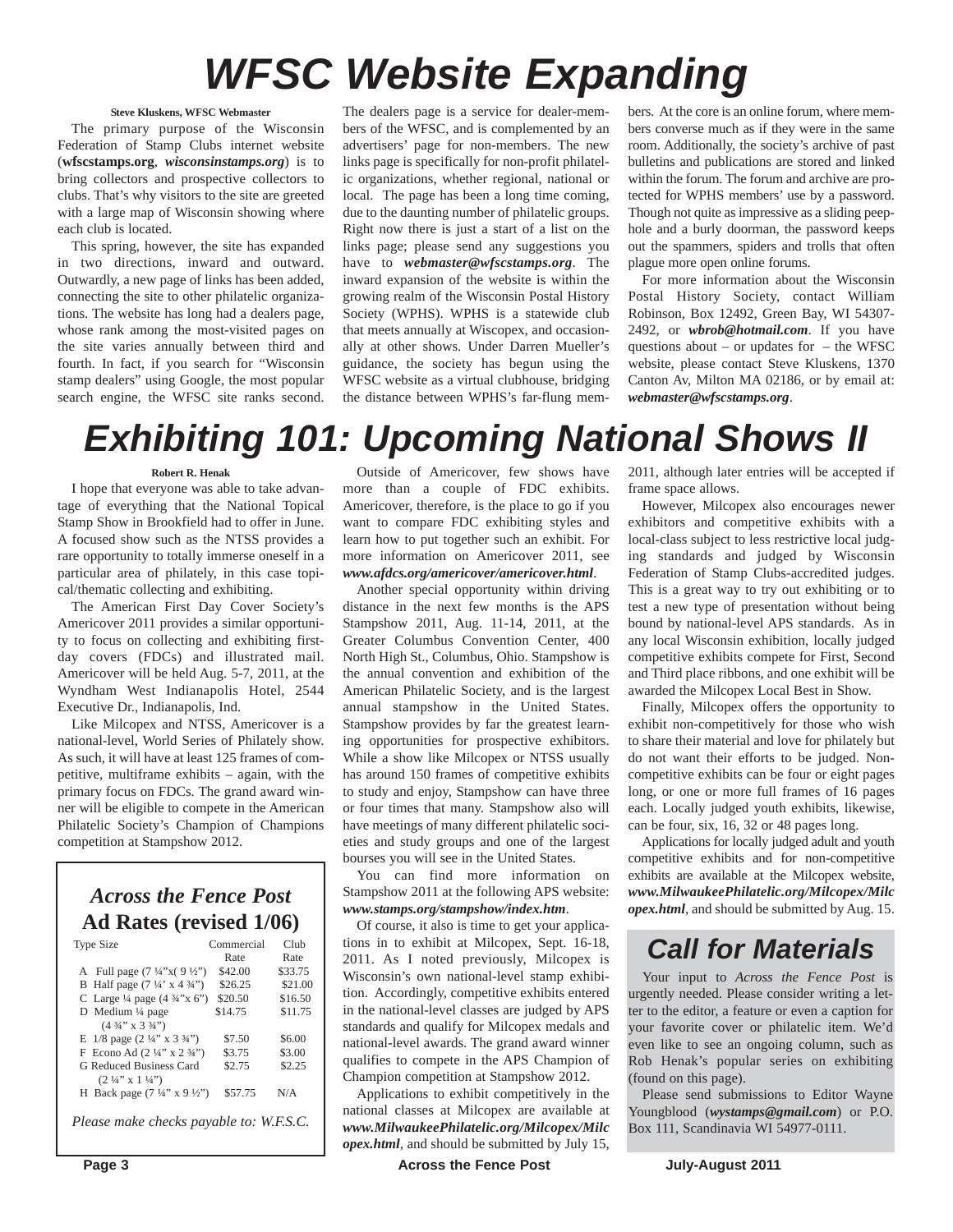## *ATA's National Topical Stamp Show Held*

#### **Wayne L. Youngblood**

Several hundred topical and thematic collectors descended upon Milwaukee recently, during the American Topical Association's National Topical Stamp Show 2011, which was held June 24-26 at the Sheraton Milwaukee Brookfield Hotel.

The show certainly wasn't a surprise to those who are members of American Topical Association Chapter 5, or the Milwaukee Philatelic Society, as both groups and other dedicated volunteers put in a long and hardworking weekend to ensure the show went well. To that end, the show was a huge success!

Although quarters were cramped for some events and the show was held in two rooms, collectors had little problem locating all the dealers and exhibits, with most dealers reporting extremely strong sales.

An unexpected and very welcome lastminute addition to the program was a first-day ceremony for the new Mark Twain "Forever" stamp, which was officially released June 25 in Hannibal, Mo., but also was authorized for the same day in Brookfield, along with a special pictorial cancel.

Coming through in the clinch for ATA was Chris Lazaroff, president of the American First



Day Cover Society and a veteran of putting first-day events together. With little notice, he was able to gain authorization, have a special

> cancel made and even line up a speaker from the Milwaukee post office.

> More than 100 collectors and other interested people crowded into a tiny meeting room, where the entertaining ceremony was held.

Numerous meetings and seminars also were held during the three-day

| FIRST DAY OF SALE<br><b>STATION</b>   |
|---------------------------------------|
| JUNE 25, 2011<br>Brookfield, WI 53005 |

*At left is the first-day ceremony program created for the Mark Twain stamp. Above is the special pictorial cancel created for the event.* 

event, including a board meeting of the Wisconsin Federation of Stamp Clubs.

Two tours were held in conjuction with the show. A pre-show, half-day tour on Thursday treated attendees to the sites near Milwaukee, including the Harley-Davidson Museum and the Sprecher Brewey.

An outstanding full-day tour after the show allowed ATA and WFSC members the opportunity to visit the Circus World Museum in Baraboo, the International Crane Foundation and take a boat tour of the Upper Dells, with a lunch provided by ATA Chapter 5.

Among those WFSC members who struck gold at the show are Robert J. Mather, for *The Donkey in Man's World* (also the Biology Unit Award); Fred Ziemann, for *Wolf*; Roland Essig, for *Man Beneath the Sea*; and Larry T. Nix, for *America's Library: the Library of Congress* (also the Americana Unit Award).

An additional treat was a visit to the show by Milwaukee native and founder of the ATA, Jerry Husak, along with his wife, Sally. Let's hope ATA will visit us again soon!



Page 4 **Across the Fence Post** July-August 2011 *Above: Roland and Judy Essig stroll the Circus World Museum grounds in Baraboo on the full-day post-NTSS bus tour held June 27. Above right: Show chairman Bob Mather gets a lesson in flight movement at the International Crane Foundation.*

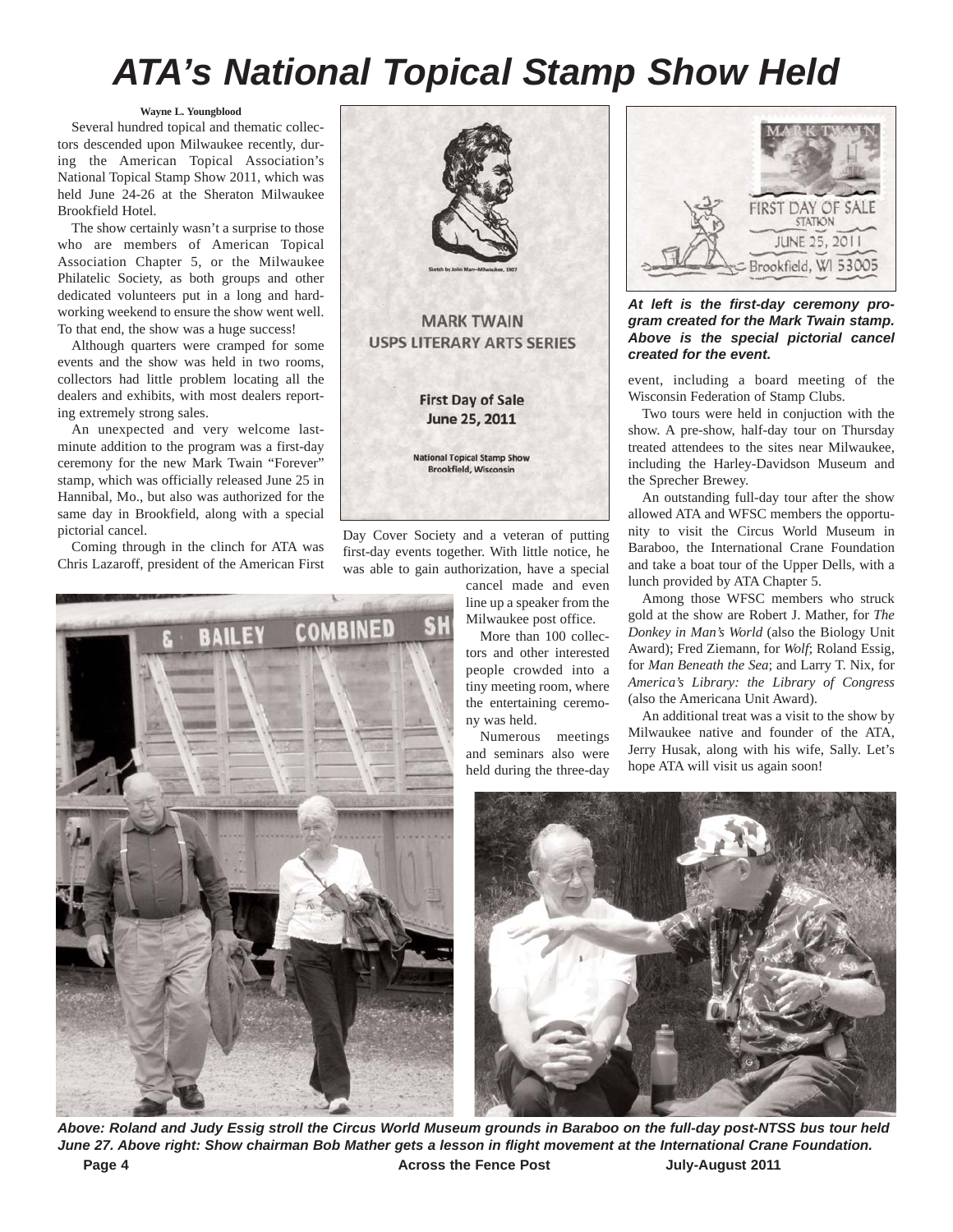## *Letters to the Editor*

## **Post Office murals**

I read the *Across the Fence Post* newsletter for May-June 2011 and noticed your interest in post office murals. The West Bend, Wis., post office has a mural very similar to the one depicted on the newsletter. Hope this helps.

*— Alex Gill via email*

*Thank you, Alex, Roland Essig also noted the existence of this mural. Too many are still being neglected or destroyed, not only in Wisconsin, but all over the country.*

*— Wayne*

The Stoughton Post Office has a nice 1930s airmail theme mural. It's in good condition and shows mail bags being loaded on an airplane.

*— Allen Vick via email*

### **Go Green!**

I'm turning green with envy at the ingenious combination of a stamp club meeting notice with environmental considerations. I just received a non-meeting notice card from the Germany Philatelic Society, and it blew my mind, what there is of it.

The spotty appearance of the card looked

strange, but after I'd read that there would be no July meeting, I read the fine print at the upperleft corner. First, there was this message: *"Small steps can make a big difference for our environment. Be part of change. Go green."*

Then this: *"Don't throw this note away. Plant and watch it grow! Step 1. Prepare a pot of soil or small patch of garden. Step 2. Place card on top and cover with a 1/4" fine layer of soil. Part 3. Water daily and allow sunlight."*

There are two other green elements on this card. On the reverse side is a stylized array of varying shades of green petals as if a green flower is blooming with the message "Go Green" at the bottom. And, to complete the message, the stamp is the "GO GREEN" forever stamp. I don't have a green thumb, but we'll see what happens when I plant this non-meeting notice.

> *— Art Schmitz via email*

> > *— Wayne*

*Art, what a great piece of topical postal history! These seed-embedded cards have been gaining in popularity the past few years.*

*The real dilemma now is: Do you save the card for your collection or do you plant it as it was intended? A new "mint, never sprouted" category might even apply!*

## **Are You Wisconscious?**

**(An abridged philatelic quiz formulated by Fred Skvara for the NTSS program. All answers are found on U.S. stamps.)**

**1.** Born in a log cabin near Pepin, Wis., Feb. 7, 1867. Author of several books about pioneer life in the 19th century.

**2.** First European explorer of the Wisconsin region when he arrived on the shores of Green Bay in 1634.

**3.** His wife founded the first kindergarten in the United States in Watertown, Wis., in 1856.

**4.** The first person to receive two Nobel Prizes in the same field was born in Madison.

**5.** Born in Ripon, Wis., in 1859, she established the League of Women Voters in 1919.

**6.** His statue, part of the National Statuary Hall Collection in Washington, D.C., can be found on the second floor of the house connecting corridor.

**7.** Twentieth Century American landscape painter who was born in Sun Prairie, Wis., in 1887. Received the Medal of Freedom from President Gerald Ford in 1977.

**8.** In 2006 this company changed its NYSE symbol to HOG.

**9.** American novelist and playwright born in Madison, and winner of three Pulitzer Prizes: one for his novel, *The Bridge of San Luis Rey*, and two for his plays, *Our Town* and *The Skin of Our Teeth*.

**10.** Designed by architect, interior designer and educator who was born in Richland Center, Wis. in 1867.

**Answers may be found on Page 6.**



Please add \$1.00 for p&h. Mail Orders with payment to: Chris Lazaroff; P.O. Box 624; Simpsonville, SC 29681